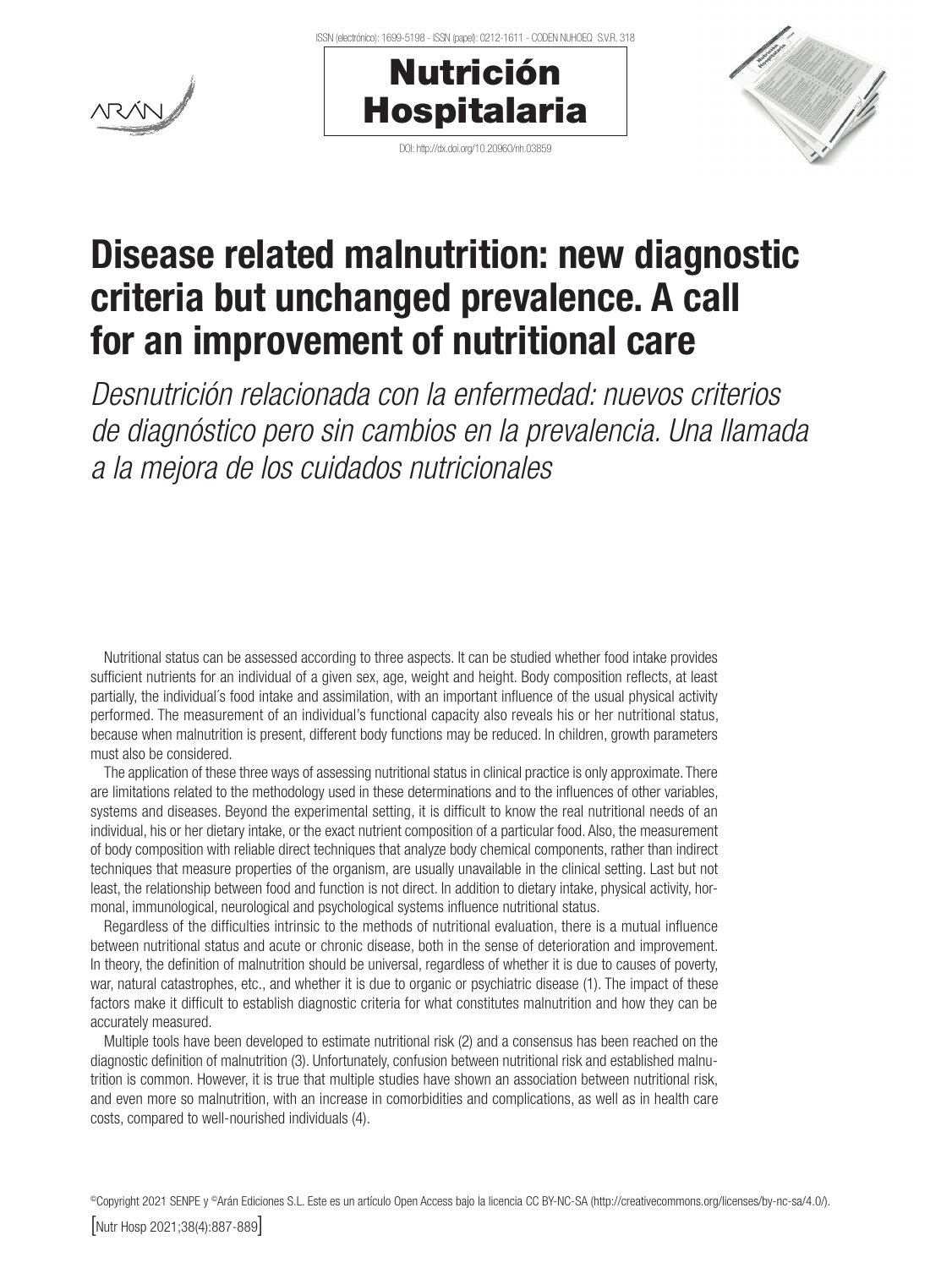$\epsilon$  ditorial Despite these difficulties in identifying malnutrition, it is useful to know its prevalence in hospitalized patients due to the consequences just described above. This issue of the journal *Nutrición Hospitalaria* contains an important study of the prevalence of hospital malnutrition in 15 hospitals in northern Spain stratified according to the number of beds and the size of the population in which they are located (SeDREno study) (5). They use a well-established nutritional screening method, Malnutrition Universal Screening Tool (MUST), which is accessible to all participating hospitals, and interestingly, they use the diagnostic criteria for malnutrition established by the Global Leadership Initiative on Malnutrition (3). The authors rightly choose these criteria rather than those defined by the American Society of Parenteral and Enteral Nutrition (6), which are well justified but too complex to be assumed transversally by all health care professionals. In any case, it is unfortunate that in some parts of the study there is confusion between the concept of nutritional risk and the diagnosis of malnutrition.

> This study updates the information provided by multiple previous studies, with an excellent methodological design and a larger study population. The mean body mass index was  $26.9 \pm 5.6$  kg/m<sup>2</sup>. Interestingly, only 2.8 % had a BMI < 18.5 kg/m<sup>2</sup>, but 24.5 % were obese, with BMI > 30 kg/m<sup>2</sup>. It is also curious the similarity of the risk of malnutrition according to MUST and the diagnosis of malnutrition according to GLIM: 29.7 %. The authors claim mere statistical chance, but they also report a good kappa index between them ( $\kappa = 0.703$ ). This raises the possibility that the GLIM criteria are redundant with nutritional screening tools, such as MUST. In any case, many clinicians agree that nutritional risk should be a diagnostic category included in the International Classification of Diseases and should be covered by public and private health insurance.

> As it has already been observed in the PREDyCES study (7), the SeDREno study has seen a high prevalence of risk of malnutrition (1 in 3 individuals studied) in patients with diabetes and cardiovascular disease. Obesity and metabolic syndrome are commonly associated with these diseases. The findings of malnutrition in these studies may be due either to the existence of extreme poles in diabetes and cardiovascular disease regarding malnutrition and over-nutrition, or to poor performance of the nutritional screening tool or diagnostic criteria for malnutrition.

> Although the nutritional screening tool is different in the PREDyCES study and in SeDREno, it can be seen that 10 years after the first study there has been no improvement in the prevalence of disease related risk of malnutrition. This leads us to think that nutritional screening and intervention should be more present in outpatient consultations and to study whether nutritional action in this setting can ensure that the population requiring hospital admission arrives with a lower risk of malnutrition.

> While it is true that there are multiple studies on the prevalence of disease-related malnutrition, well quoted by the authors of SEDRENO, there is less information on the positive clinical effect of nutritional intervention and its cost-effectiveness ratio (8,9). As mentioned above, it is not easy to find purely nutritional variables, whose measurement reflects only the nutritional effect of treatment, independent of multiple other factors associated with the evolution of the underlying disease and its treatment. However, these studies are key to convince health care professionals outside the orbit of clinical nutrition, and most especially health policy makers, managers and administrators, that nutritional screening, diagnosis and treatment are effective and clinically and ethically necessary.

> The implementation of the research protocol of the SeDREno study has established an important multi-center platform that may approach new research objectives to help substantiate the efficacy of nutritional treatment.

Miguel León-Sanz *Department of Endocrinology & Clinical Nutrition Unit. Hospital Universitario 12 de Octubre. Department of Medicine. Medical School. Universidad Complutense de Madrid. Madrid, Spain*

## References

- 1. Jensen GL, Compher C, Sullivan DH, Mullin GE. Recognizing malnutrition in adults: definitions and characteristics, screening, assessment, and team approach. JPEN J Parenter Enteral Nutr 2013;37:802-7. DOI: 10.1177/0148607113492338
- 2. van Bokhorst-de van der Schueren MA, Guaitoli PR, Jansma EP, de Vet HC. Nutrition screening tools: does one size fit all? A systematic review of screening tools for the hospital setting. Clin Nutr 2014;33:39-58. DOI: 10.1016/j.clnu.2013.04.008
- 3. Cederholm T, Jensen GL, Correia MITD, Gonzalez MC, Fukushima R, Higashiguchi T, et al.; GLIM Core Leadership Committee; GLIM Working Group. GLIM criteria for the diagnosis of malnutrition - A consensus report from the global clinical nutrition community. Clin Nutr 2019;38:1-9. DOI: 10.1016/j.clnu.2018.08.002
- 4. Allison SP. Malnutrition, disease, and outcome. Nutrition 2000;16:590-3. DOI: 10.1016/S0899-9007(00)00368-3